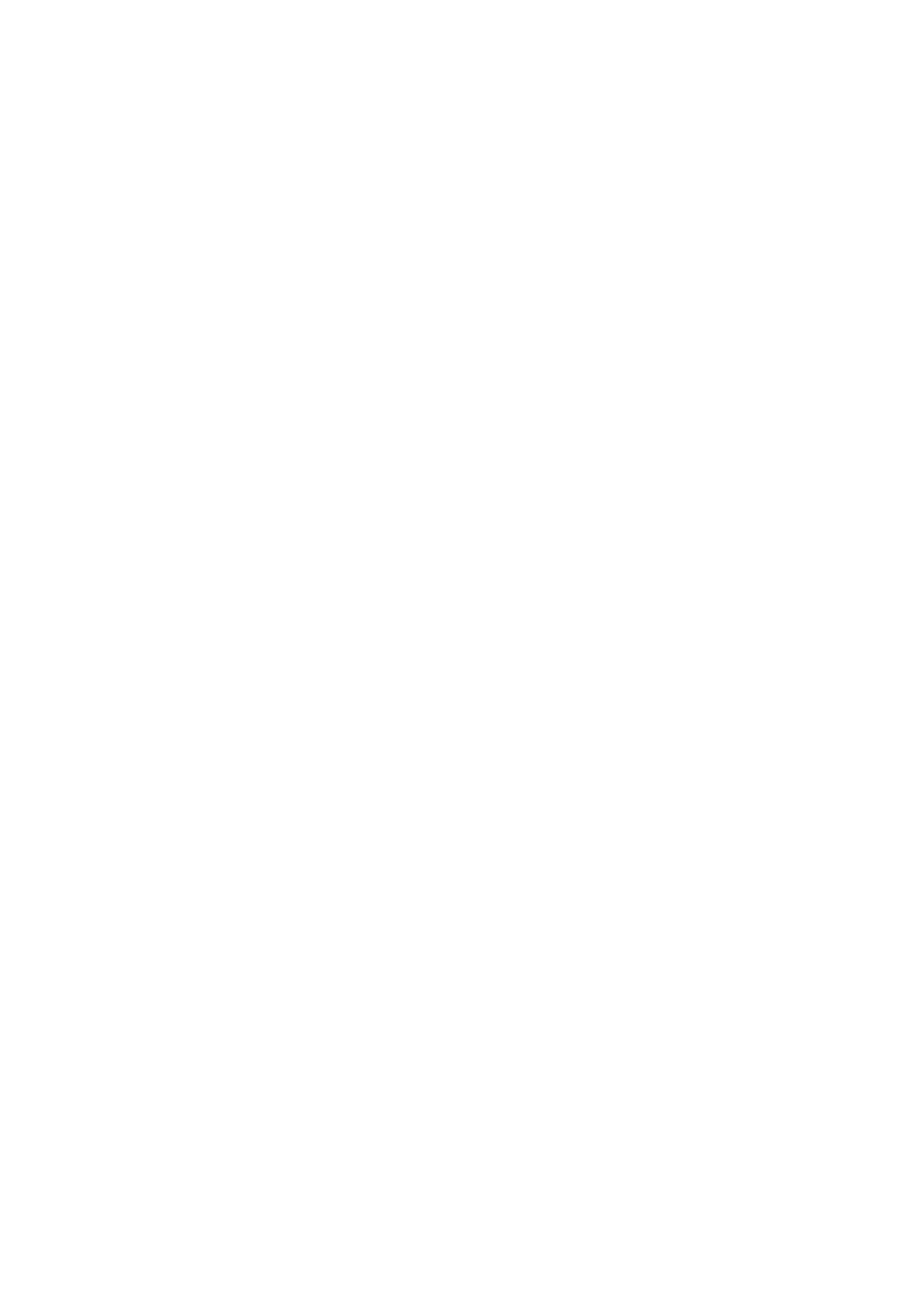# FULL MINUTES

- 1. Apologies (only for those who can neither attend Nashville meeting nor join in online).
- 2. Minutes of 2010 AGM in France (attached, to be approved)

Approved - Valentina Dagiene, *Tony Jones*

Peer Stechert I accept the agenda and the minutes of Amiens. Just one slight correction: My name is listed twice in the area "apologies", but not in "also face-to-face in Amiens, France". I enjoyed the discussions there and attended the meeting of WG 3.1, because I was asked to take notes for the minutes of the group.

APPROVED

### 3. Matters arising from minutes

4. Membership proposals (using these definitions (that for corresponding member was slightly modified at the meeting)

| Category                |                                                                                                                                                                                                                      |                       |
|-------------------------|----------------------------------------------------------------------------------------------------------------------------------------------------------------------------------------------------------------------|-----------------------|
| Corresponding<br>member | WAS: Open to anyone: can attend meetings<br>and observe; can join e-mail list.<br>NOW: People with an interest in educational<br>research in IT can apply. Can attend<br>meetings and observe; can join e-mail list. | No voting<br>rights   |
| Intending member        | Proposed and seconded by a Member who<br>knows them. Voted into the group at a<br>WG3.3 meeting.                                                                                                                     | No voting<br>rights   |
| <b>Member</b>           | Intending Member who has participated in at<br>least two IFIP events and been approved by<br>their country representative and TC3.                                                                                   | Full voting<br>rights |

Members can link to the WG3.3 NING on their Linked-In pages.

#### 4a Proposals for Corresponding Member

These have been checked and all appear to be appropriate as corresponding members.

| Nominee                                                                            | Institution       | Country   | Propose     |
|------------------------------------------------------------------------------------|-------------------|-----------|-------------|
| Nicki Dabner - Senior Lecturer                                                     | University        | <b>NZ</b> | <b>Niki</b> |
|                                                                                    | οf                |           | Davis       |
|                                                                                    | Canterbury        |           |             |
|                                                                                    |                   |           |             |
|                                                                                    |                   |           |             |
|                                                                                    |                   |           |             |
|                                                                                    |                   |           |             |
|                                                                                    |                   |           |             |
| http://www.litarts.canterbury.ac.nz/                                               |                   |           |             |
| people/dabner.shtml                                                                |                   |           |             |
| Hasniza Nordin                                                                     |                   |           | Niki        |
| http://www.canterbury.ac.nz/ucresearchprofile/Researcher.aspx?researcherid=4304332 |                   |           |             |
| hasniza.nordin@pg.canterbury.ac.nz                                                 |                   |           |             |
| <b>Christina Preston</b>                                                           | <b>MirandaNet</b> |           |             |
| christina@mirandanet.ac.uk                                                         |                   |           |             |
| <b>Douglas' Agyei</b>                                                              |                   | Ghana     | Joke        |
| ddagyei@yahoo.com                                                                  |                   |           |             |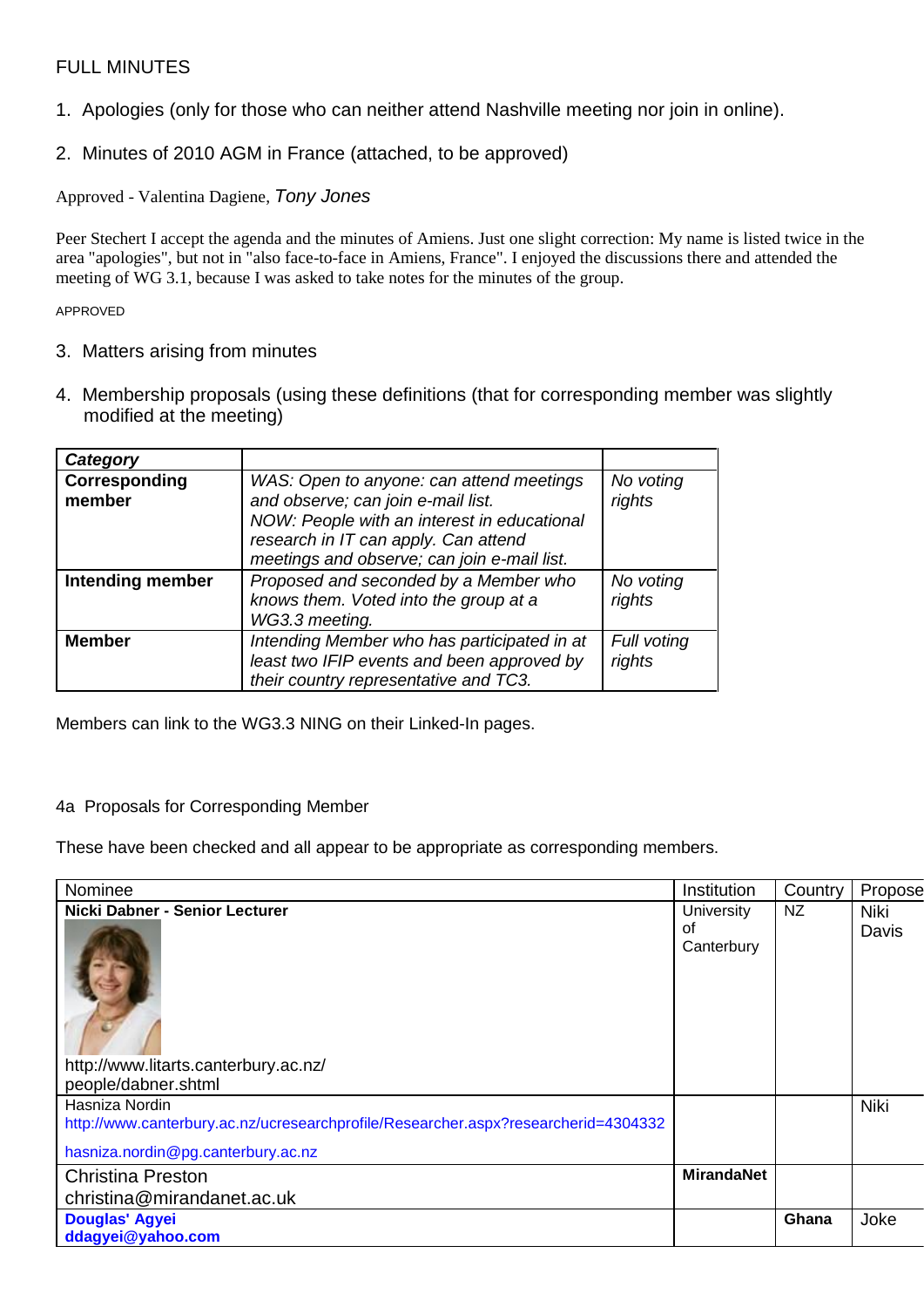| Serkan Ucan<br>serkan.ucan@kcl.ac.uk          | <b>Kings</b><br>College<br>London | <b>Turkey</b> | Mary |
|-----------------------------------------------|-----------------------------------|---------------|------|
| I-fen Lin<br>i-fen.lin@kcl.ac.uk              | <b>Kings</b><br>College<br>London | <b>Taiwan</b> | Mary |
| <b>Ghaida Alayyar</b><br>g.alayyar@utwente.nl |                                   | <b>NL</b>     | Joke |

# Requests subsequent to the AGM

| <b>Nominee</b>                                                                                                                    | <b>Institution</b>                      | <b>Country</b> | <b>Proposer</b> | For<br>vetting<br>by $11th$<br><b>April by</b> | <b>Decision</b> |
|-----------------------------------------------------------------------------------------------------------------------------------|-----------------------------------------|----------------|-----------------|------------------------------------------------|-----------------|
| <b>Tiberio Garza</b><br>tiberigus@tamu.edu                                                                                        | Texas A&M<br><b>University</b>          | <b>USA</b>     | self            | Mary<br>Webb                                   | <b>APPROVED</b> |
| Patty Kostkova                                                                                                                    | eHealth                                 | <b>GB</b>      | self            | Margaret<br>Cox                                | <b>APPROVED</b> |
| <b>Robert Hancock</b><br>http://www.selu.edu/acad research/<br>depts/edlt/faculty/bios/jhancock.html<br>Robert.Hancock@selu.edu   | Southeastern<br>Louisiana<br>University | <b>USA</b>     | Andrew          | Mary<br>Webb                                   | <b>APPROVED</b> |
| <b>Becky Sue Parton</b><br>http://www.selu.edu/acad research<br>/depts/edlt/faculty/bios/bsueparton.html<br>Becky.Parton@selu.edu | Southeastern<br>Louisiana<br>University | <b>USA</b>     | Andrew          | Mary<br>Webb                                   | <b>APPROVED</b> |

Margaret Cox: **Can we send the corresponding members an email asking them to list all their IFIP contributions so far and reminding them that if they are interested in becoming full members that they need to have E.g. Attended 3 conferences in the meantime etc**

#### **APPROVED**

#### 4b Proposals for Intending Member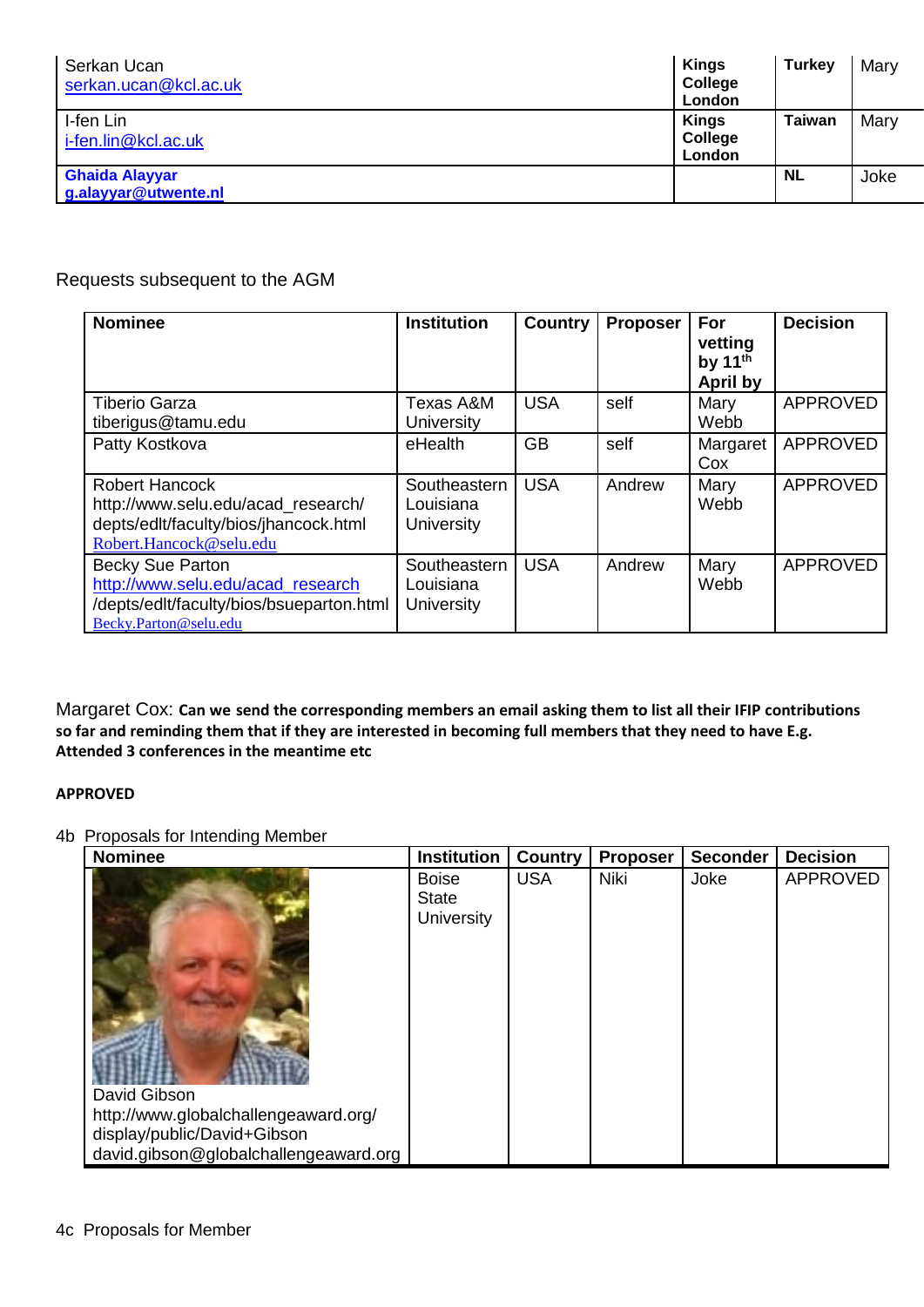| Nominee                                                                                                              | Institution       | Country    | Proposer             | Seconder                    | Decision        |
|----------------------------------------------------------------------------------------------------------------------|-------------------|------------|----------------------|-----------------------------|-----------------|
|                                                                                                                      | <b>University</b> | <b>NL</b>  | Joke                 | Niki                        | <b>APPROVED</b> |
| <b>Petra Fisser</b><br>http://www.utwente.nl/gw/co/en/<br>Employees/Scientific%20staff/<br>Fisser_ENG.doc            | of Twente         |            | Voogt                | Davis                       |                 |
| p.h.g.fisser@utwente.nl                                                                                              |                   | <b>USA</b> |                      |                             |                 |
| <b>Gerald Knezek</b><br>http://courseweb.unt.edu/gknezek/<br>knezek@unt.edu                                          |                   |            | <b>Niki</b><br>Davis | Joke<br>Voogt               | <b>APPROVED</b> |
|                                                                                                                      |                   | <b>AU</b>  | Joke                 | Niki                        | <b>APPROVED</b> |
| <b>Peter Albion</b><br>http://www.usq.edu.au/users/albion/<br>peter.albion@usq.edu.au                                |                   |            |                      |                             |                 |
| <b>Keryn Pratt</b><br>http://www.otago.ac.nz/education/<br>staff/profiles/kerynpratt.html<br>keryn.pratt@otago.ac.nz |                   | NZ         | Andrew               | Niki and<br>Margaret<br>Cox | <b>APPROVED</b> |

# 5. Reports on recent and current WG 3-3 activities

#### a. Status update on JCAL special issue

Rosa: **a) As far as the recent and current WG 3-3 activities and, in particular, the JCAL special issue, I would like to have some more info on the state of the papers. I have sent a revised paper at the end of August and I have not received any comment from then. Is my paper one of those to be further revised or not? When the special issue will be published (can yuo provide a rough evaluation?)**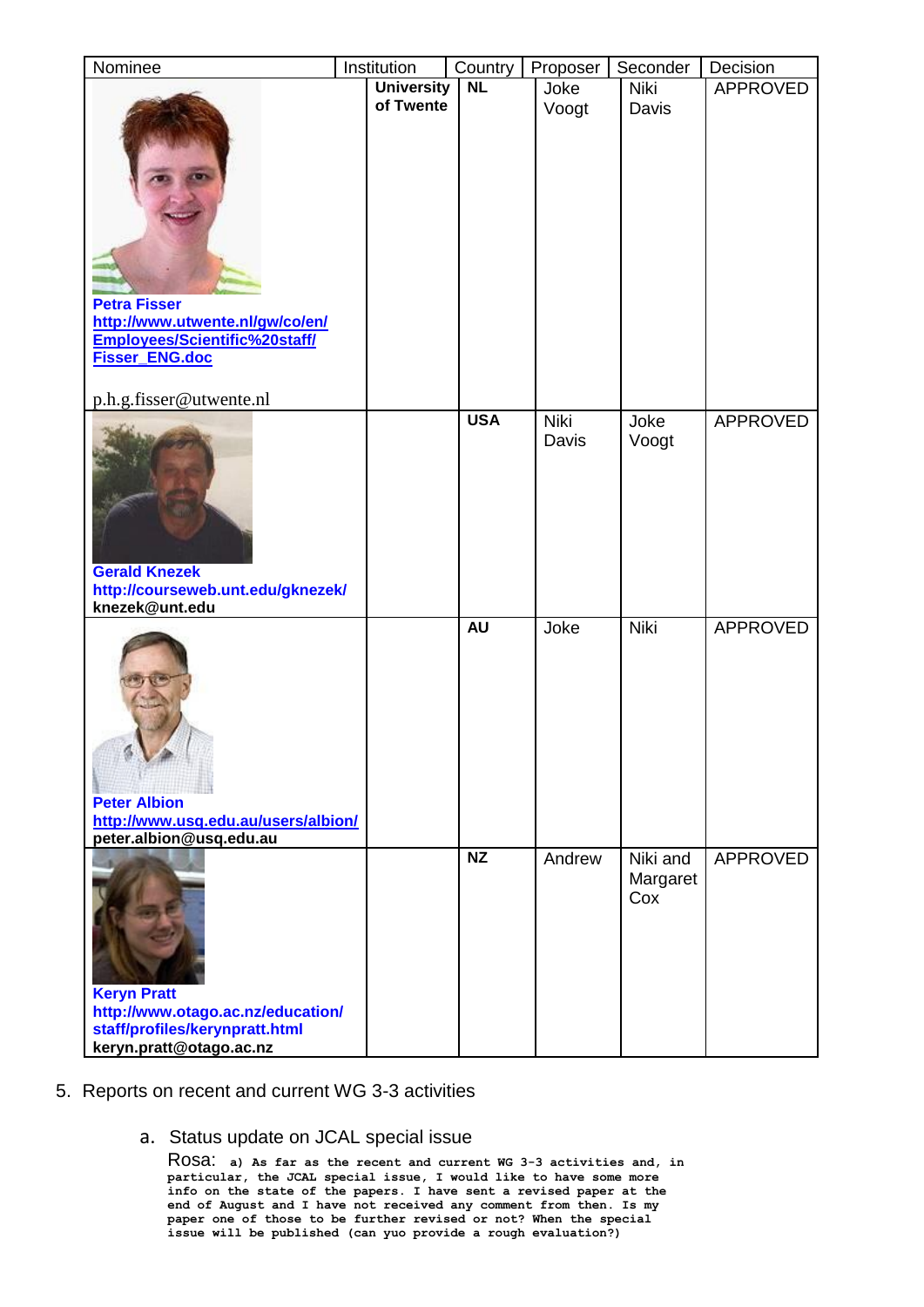**Mary: ex-Bento Goncalves – papers have been developed – can fill an issue – some papers are still being improved – if can't get them sorted might just have those that are OK published as a part-issue.**

b. This workshop – format works well (eg pre-conference workshop) – follow on into SITE with a symposium AND a keynote is marvellous. Gerald has asked if there could be an ongoing IFIP slot at SITE. This will be requested at the SITE executive. WG3.3 will also request a slot in WCCE be reserved for SITE through TC3 meeting in Torun. This could be attractive for USA people. Thanks to SITE for inviting us. OUTCOME – proposed position paper on game changers and virtual worlds in teacher education – to WikiEducator and parallel conversation in the Ning (1-30Apr). Several papers will be put forward to journals for publication.

We resolved to seek funding for international collaboration. Peter & Joke are on SITE executive international board – WG3.3 supports them on fostering this kind of funding.

Papers considered here will be forwarded to journals etc. for publication, with acknowledgement to WG3.3 for critique and feedback provided at this workshop [Niki will provide a phrase]. We will provide links to abstracts of papers at SITE.

6. Communications – website:<http://www.ifipwg3-3.org/> Agreed to go hosted – Niki will share.

**Marta:** LinkedIn group is for internal communication, voting and activities of strictly members of WGs and TC3. Ning platform is open for any professional to join TC3 and any WGs, allowing new blood to fow in. But, there must be a way to make quick decision by administration on "who is any professional". By making the person join linkedIn (where one can see the professional profile of a person and professional contact). It can take only a few seconds to decide on the previous question. Remember, previously it took about a year with the old method to check a new member and authenticate. This method could attract new potential members (PhD students and younger professionals) who thus become associate members by following this process. The rest is to be decided by WG members themselves, how to involve new associates.

I would like to give all rights to WG, to do the administration of their own groups. Please let me know if there is some management function that you need and to whom I should assign it. On the other hand, members should be informed that by clicking on the Groups and their own WG, they could join. We decided -

#### 7. Future activities of WG 3.3

a. Members to report on their relevant research work Rosa & Bob: it would be useful to compile a list of members research at/post Nashville.

Andrew will send the monthly member template to all members.

b. Further Publications

Christine: **Right now I'm at a math education conference in Freiburg, Germany and listening to Kaye Stacey, University of Melbourne. She is talking about "Integrating Mathematically-Able Software into Teaching Mathematics" - very interesting Andrew will contact Christine to see if she is still interested, and if so, circulate a call for paper and a timeline.**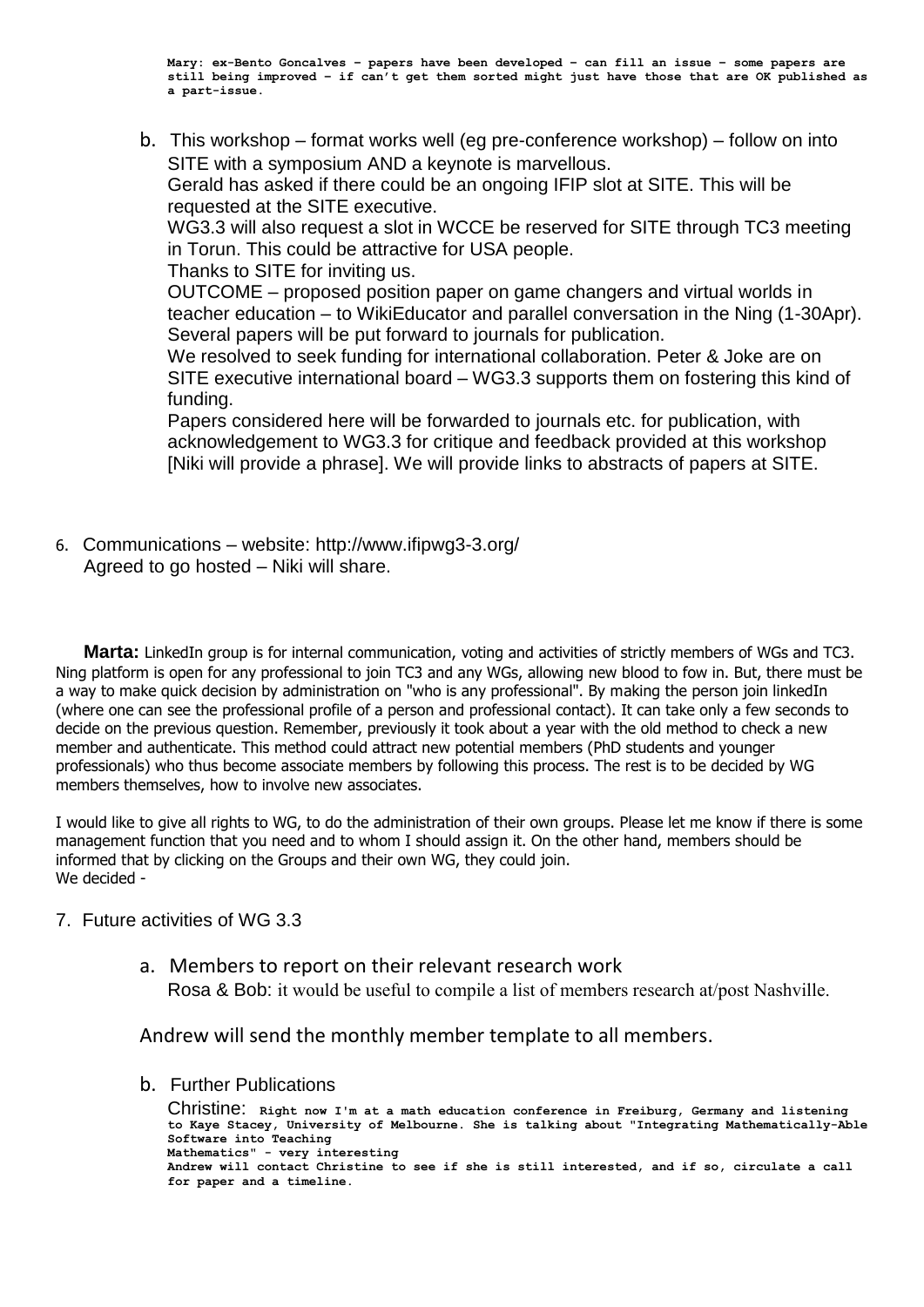- c. Joining WG 3.5 in Manchester in June/July 2012. Primary-focussed conference chaired by David Benzie. Nick Reynolds is chair of WG3.5. David Gibson offered to be on the Programme Committee. AGREED WG3.5 will be involved. Proposed 'serious gaming', 'research methods' and Pedagogical model including TPACK+ be put forward as themes. Possible the position paper could be presented, and a discussion on where to from that. WG3.3 AGM also.
- d. WCCE 2013 we could plan to do a symposium in Researching TEL. Our WG focus is on Research. We might include in this a report back on the impact of the EDU Summitt 2011 on policy and practice. A SITE session. A co-session with other Technical Committees – perhaps on virtual worlds, data mining, learner analytics etc. Needs a good set of technical infrastructure. Can we get EU finding to provide some travel bursaries?
- e. EDUSummitt 2011 Paris, UNESCO HQ- Mary and Margaret will be involved on the PC representing 3.3 – Active full members of WG3.3 will be invited by Joke.
- f. TC3 meeting in Torun 2011: June Mary shall attend Can EIT be indexed by ISI Thompson or Scopus?
- g. Others? Peer is no longer into Gaming but on digital storytelling…… Watching brief…..
- 8. News from IFIP Technical Committee 3 for Education Nick: See **KCKS Report at end of previous Minute**s Thanks to Nick for providing this report. Will consider incorporating some of this material in our position paper.
- 9. Date and location of next AGM. 2012 Manchester
- 10.AOB

Joke – impecunious PhD student – can online attendance at WCCE 2013 be made possible?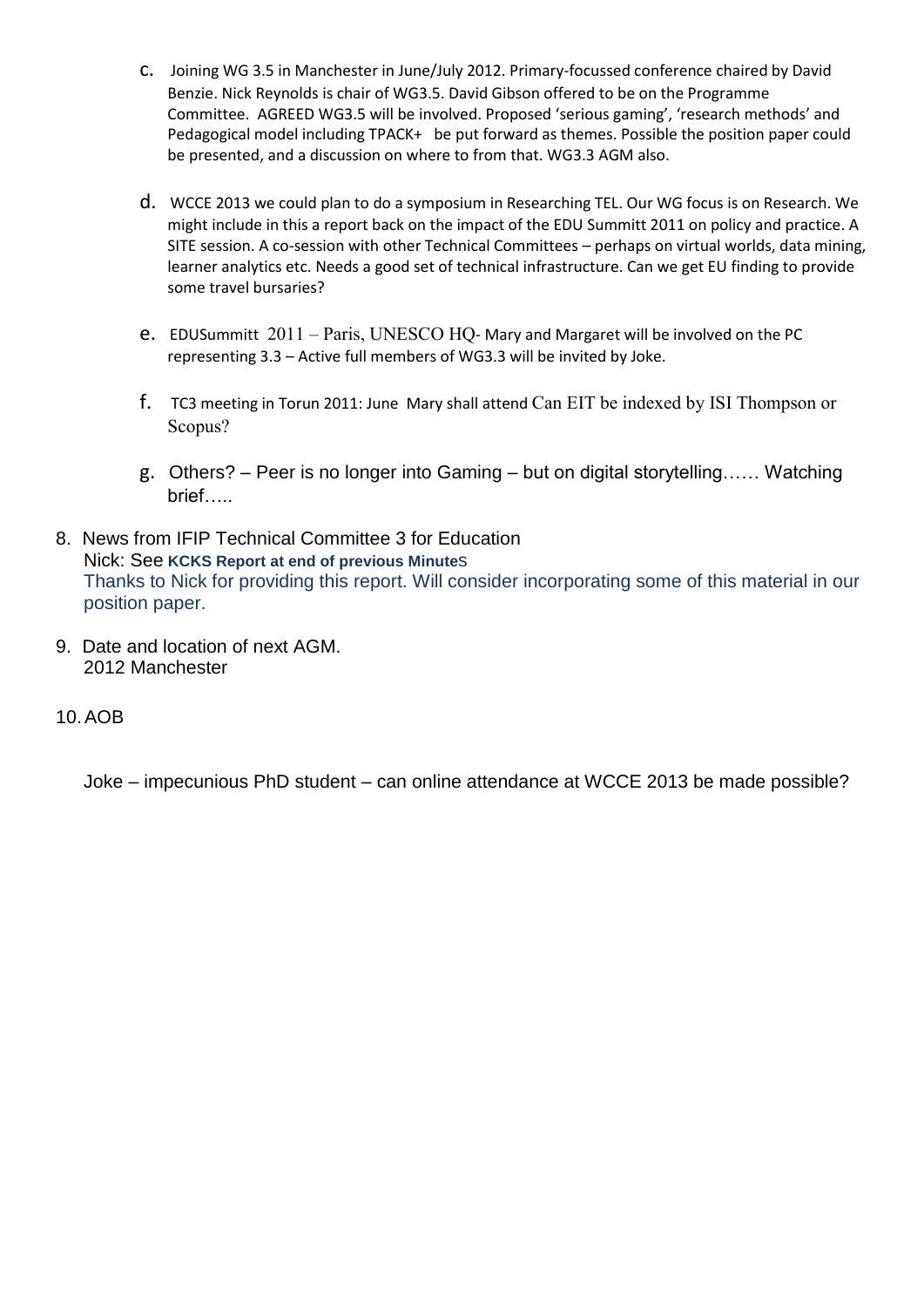# **Minutes of Annual General Meeting 2010 for Working Group 3.3 (Research)**

The 2010 Annual General Meeting took place by e-mail from 29<sup>th</sup> June 2010 and on Monday 28<sup>th</sup> June in Amiens, France followed by further email discussion concluding Tuesday 6<sup>th</sup> July.

# **EXECUTIVE SUMMARY**

- **1.** We accepted three corresponding members and two (three as at 30Aug10) new full members.
- **2.** A book (Researching IT in Education by Routledge) has been published and a special issue of Journal for Computer Assisted Learning (JCAL) is in progress.
- **3.** The TC3 NING will be used to discuss the next two journal special issues:
	- Games Based Learning (Editors Wolfgang Mueller & Rosa Maria Bottino) in a journal such as British Journal for Educational Technology (BJET)?
	- ICT in Maths Education (Editor Christine Bescherer)
- **4.** Various WG 3.3 members will be at the World Computer Congress in Brisbane, Australia in September 2010.
- **5.** Future meeting events:
	- a. 2011 IFIP WG3.3 Workshop 5–6 March Nashville, Tennessee, USA in association with SITE (Society for Information Technology in Teacher Education) Conference –6-11 March 2011. Part of this 2 day workshop will focus on discussion and feedback on papers to support their development into journal articles. Proposed Themes:
		- Games Based Learning
		- ICT in Maths Education
		- Blended learning
		- Futures
	- b. 2012 –working group conference in late June with WG 3.5 in Manchester, England OR AERA 2012 in USA OR an open IFIP conference with 3.1, 3.5 and 3.9 in Europe.
	- c. 2013 In conjunction with World Conference on Computers in Education (WCCE) in Melbourne, Poland or Asia.
	- **6.** Next AGM: 6 March 2011 Nashville, Tennessee, USA.

# **FULL MINUTES**

In attendance:

E-mail: Niki Davis (New Zealand), Andrew Fluck (Australia), Valentina Dagiene (Lithuania), Ulrich Kortenkamp (Germany), Peter Twinning (England), Rosa Maria Bottino (Italy), Jianwei Zhang (China), Clark Quinn (USA), Bob Munro (Scotland), Barry Quinn (GB), Margaret Cox (GB), Ulrich Kortenkamp (Germany), Robert Aitken (USA).

and also face-to-face in Amiens, France:

Mary Webb (England)[in the chair], Anthony Jones (Australia), Nick Reynolds (Australia), Kleopatra Nikolopoulou (Greece), Valentina Dagiene (Lithuania), Christine Bescherer (Germany), Wolfgang Müller, Christophe Reffay, John Murnan, Bent Andreson, Gerald Fuschtek , Jari Kovisto, Bernard Cornu, Jeonghee Seo, Woojin Paik, Peer Stechert (Germany)

Apologies: Anne McDougall (Australia), Franziska Spring (Switzerland), Vince Ham (New Zealand), Steve Kennewell (England), Geoff Romeo (Australia), Sergei Christochevsky (Russia), Helen Drenoyianni (Greece), Paolo Rocchi (Italy), Lampros Stergioulas (England), Peer Stechert (Germany), Joke Voogt (Holland), Johannes Magenheim (Germany), Andrea Kárpáti (Hungary), Baltasar Fernandez Manjon (Spain), Peer Stechert (Germany), Tobias Nelkner (D), Jonathan San Diego (GB), Bruce Elsen (GB).

1. Opening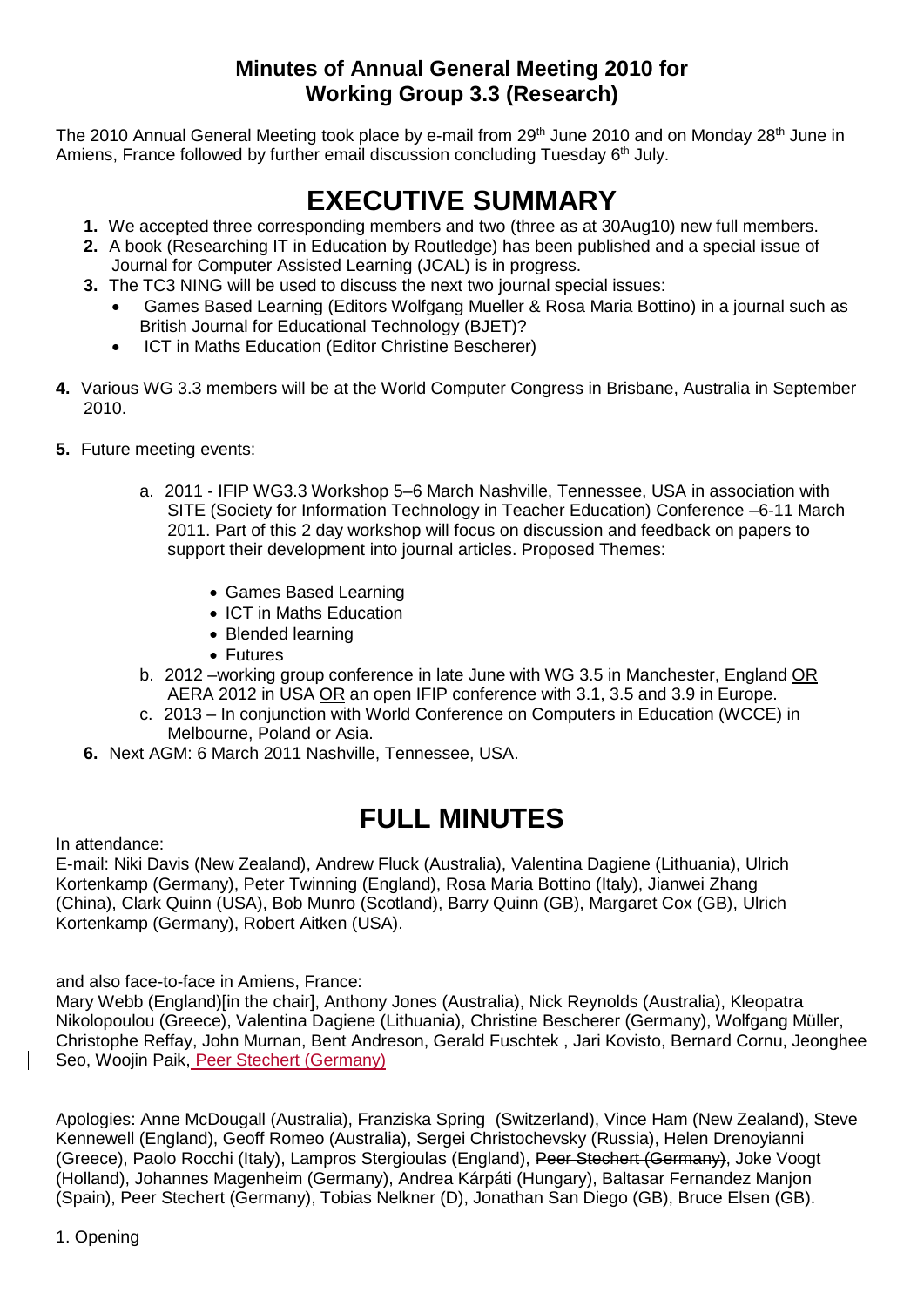Mary Webb opened the meeting on 29<sup>th</sup> June:

Welcome to our AGM 2010 for Working Group 3.3. I do hope that all of you can actively participate in the discussion in the virtual AGM. The open meeting in Amiens will pick up issues from the virtual AGM and may enable prospective members to join in. Many thanks to all active members in the group for the hard work and enthusiasm they have put in during the year.

2. Minutes of 2009 AGM in Brazil were approved.

- 3. Matters arising from minutes : none
- 4. Membership proposals (using these definitions)

| Category                |                                                                                                                                    |                       |
|-------------------------|------------------------------------------------------------------------------------------------------------------------------------|-----------------------|
| Corresponding<br>member | Open to anyone: can attend meetings and observe; can<br>join e-mail list.                                                          | No voting rights      |
| Intending member        | Proposed and seconded by a Member who knows them.<br>Voted into the group at a WG3.3 meeting.                                      | No voting rights      |
| <b>Member</b>           | Intending Member who has participated in at least two IFIP<br>events and been approved by their country representative<br>and TC3. | Full voting<br>rights |

#### 4a Proposals for Corresponding Member

| Nominee                                            | Institution                                                                                                                         | Country | Proposer     | Seconder                      | Decision |
|----------------------------------------------------|-------------------------------------------------------------------------------------------------------------------------------------|---------|--------------|-------------------------------|----------|
| Djordje Kadijevich<br>djkadijevic@megatrend.edu.rs | Megatrend<br>University &<br>Mathematical<br>Institute,<br>Serbian<br>Academy of<br>Sciences and<br>Arts (SANU),<br><b>Belgrade</b> | Serbia  | Mary<br>Webb | Christine<br><b>Bescherer</b> | accepted |
| Dr Seo Jeonghee<br>jhseo@keris.or.kr               | Korea<br>Education and<br>Research<br>Information<br>Service<br>(KERIS)                                                             | Korea   | Mary<br>Webb | Christine<br><b>Bescherer</b> | accepted |
| Dr Woojin Paik<br>wjpaik@kku.ac.kr                 | Department of<br>Computer<br>Science,<br>Konkuk<br>University                                                                       | Korea   | Mary<br>Webb | Christine<br><b>Bescherer</b> | accepted |

#### 4b Proposals for Intending Member

| Nominee | Institution | شountrٽ<br>- M | -<br>oposer <sup>.</sup><br>. .<br>. .<br>וטי | onder<br>ംലെ | Decision |
|---------|-------------|----------------|-----------------------------------------------|--------------|----------|
| none    |             |                |                                               |              |          |

#### 4c Proposals for Member

| Nominee                        | Institution                                                   | Country | Proposer     | Seconder                      | Decision |
|--------------------------------|---------------------------------------------------------------|---------|--------------|-------------------------------|----------|
| Bent B. Andresen               |                                                               |         | Mary         | Christine                     | accepted |
| bba@mail.dk                    |                                                               |         | Webb         | <b>Bescherer</b>              |          |
| Libby Jared<br>ecj20@cam.ac.uk | University of<br>Cambridge<br>and King's<br>College<br>London | England | Mary<br>Webb | Christine<br><b>Bescherer</b> | accepted |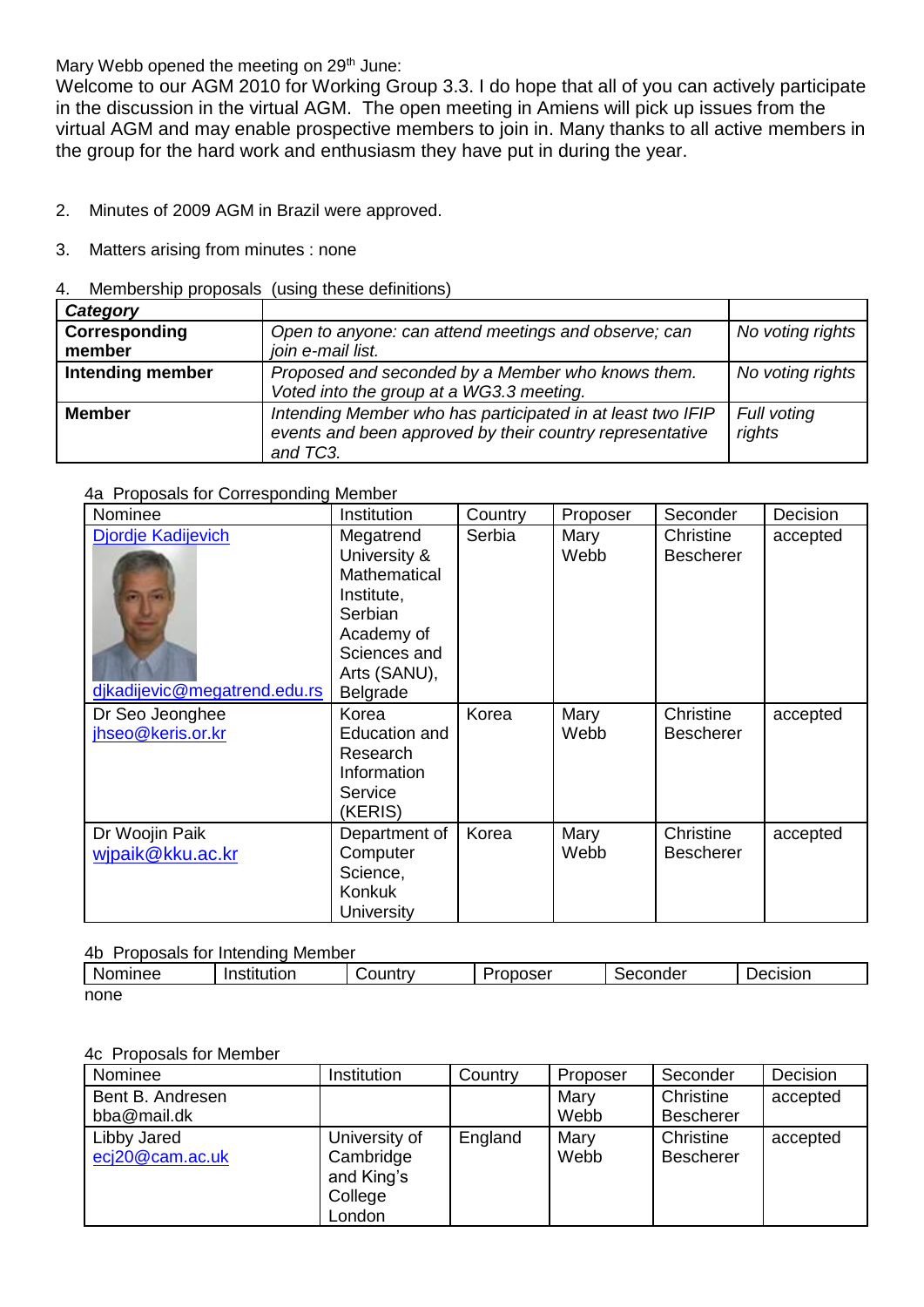| Christine Redman<br>redmanc@unimelb.edu.au | Melbourne<br>Graduate<br>School of<br>Education<br>Science,<br><b>Mathematics</b> | Austalia | Margaret<br>Cox | Mary Webb | accepted<br>by e-mail |
|--------------------------------------------|-----------------------------------------------------------------------------------|----------|-----------------|-----------|-----------------------|
|                                            | and ICT                                                                           |          |                 |           |                       |
|                                            | Education                                                                         |          |                 |           |                       |

4d Resignations

| Nominee             | Institution | Country |
|---------------------|-------------|---------|
| <b>Betty Collis</b> |             |         |
| Jef Moonen          |             |         |

#### 5. Reports on recent and current WG 3-3 activities

a. JCAL special issue (Mary Webb)

i) Currently many of us are working hard on this-finalising papers, reviewing etc.. Some of the papers have been sent to JCAL already. They make interesting reading and this seems a very worthwhile activity. We hope the special issue will come out later this year.

ii) Mary Webb: Christine Bescherer was planning another one with a mathematics focus – how is that going Christine?

 $\rightarrow$  Tony Jones, Libby Jared .... asking members from other WGs – outline a focus

**iii) Jianwei Zhang:** We may consider putting together a special issue on new methods for studying and analyzing learning in technology-enriched contexts, harnessing natural, distributed, longitudinal data to understand learning interactions and assess student progress.

b. WCC 2010 in Brisbane, 20-23 September 2010 (Nick Reynolds, Andrew Fluck)

Nick Reynolds: Very briefly I can say that we have some 43 papers to be presented at the Learn IT stream for the TC3 Conference Key Competencies for the Knowledge Society. It is my understanding that the Learn IT stream (History of Computing and Education) will be the largest. Papers have all been edited and sent for publication to Springer – quite a job in that, especially given the formatting and referencing requirements. I can't say off hand how many 3.3 papers are in the 43 but we do have a strong and interesting program. I will be making some recommendations about ways to update and keep current membership lists to the TC3 AGM, as this caused me some concern when trying to arrange the review process. My Co-Chair, Márta Turcsányi-Szabó, needs to be recognised for her wonderful efforts

c. Others?

"The Book": Researching IT in Education" published at the beginning of 2010 by Routledge



- Proposal for Special Issue in BJET, focus on "creativity" – a definition would be needed first to know what it will be about – who would like to be the editor? The focus would be on "game based learning" (suggestion from Wolfgang Müller  $\rightarrow$  so he'll be one of the editors, maybe Peter Twining the other?)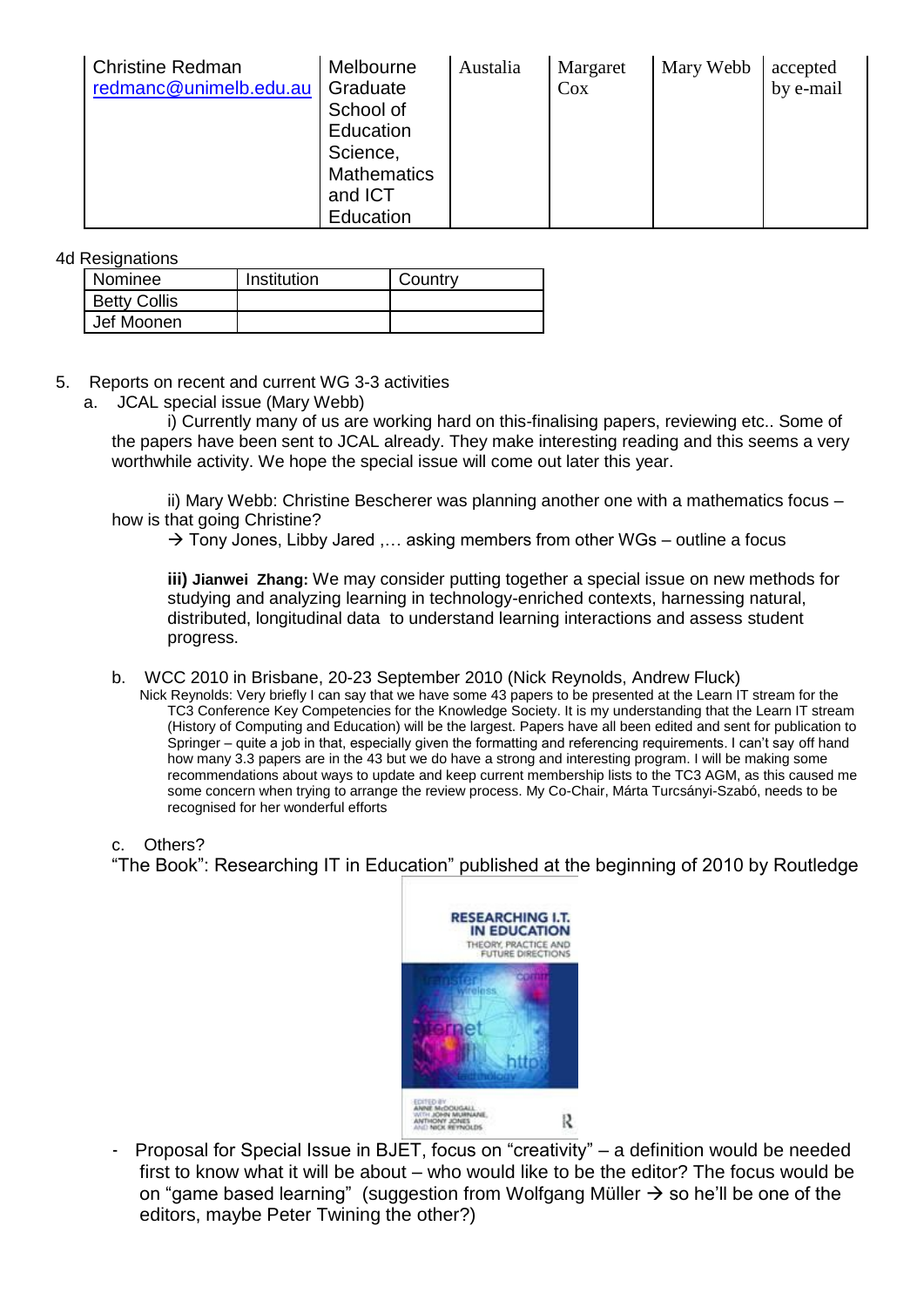#### 6. Communications – website:<http://www.ifipwg3-3.org/>

Mary Webb: Our website:<http://www.ifipwg3-3.org/> has been well maintained by Andrew Fluck – many thanks Andrew.

I am hopeful that the TC3 NING will support our online collaboration and that we will be able to conduct discussions through that and reduce email. This will depend on us using it but I do think it will be a bit better and easier than Yahoogroups. The free Yahoo provision has served us well though thanks to Andrew. For the present I suggest we keep the website a[t http://www.ifipwg3-3.org/](http://www.ifipwg3-3.org/)

Andrew-perhaps you could check it is up to date and include link to Amiens workshop [http://www.dep.u](http://www.dep.u-picardie.fr/ifip/spip.php?rubrique4)[picardie.fr/ifip/spip.php?rubrique4.](http://www.dep.u-picardie.fr/ifip/spip.php?rubrique4) [DONE!] As soon as Marta has set up the TC3 NING we (Andrew, Nick and I -I hope) will look at facilities, enable your access and see how it can support our ongoing activities.

Peter Twining: If 3.3 wanted to have a space in the Vital Website (which would provide ability to have web pages, upload resources, wiki, forum, blogs, flash meetings, etc) that could be arranged very quickly. The forum provides email notifications (can be configured to immediate, daily, weekly). See [http://www.vital.ac.uk](http://www.vital.ac.uk/)

We also have Elluminate Live! – so if we wanted to have video/audio conference meetings/events we could do so.

If you wanted to try out Elluminate Live then you could join one of our sessions – see

<http://www.vital.ac.uk/community/course/category.php?id=81> for a list of current and past ones (you can playback the recordings) – there is one today (Monday) at 4pm. All of this would be free of charge. Please let me know if any of it would be of interest.

Short input from Bernard Cornu:

- What is TC 3?
- Why Education is important for IFIP?
- National representatives of IFIP should become involved in education.
- NING social network will be established shortly as a permanent place for TC 3

Margaret Cox: re: Bernards' suggestions, maybe we could build on this idea and starting working on a thought paper on why Education is so important for the field of IT. E.g. 21st Century skills, interface between IT technologies and learning; theories underpinning researching ICT in Education which provide some longer term consistency.

#### 7. Future activities of WG 3.3

#### a. Further Publications

Bob Munro: I agree that special issues in Journals are a good idea (in addition to papers in EAIT). What about deciding at Amiens on an additional focus to Christine's (maybe creativity-oriented) and then targeting an appropriate journal.

Clark Quinn: While BJET (British Journal of Educational Technology) ostensibly is British, it really is international, and out of \*all\* ed and ed research journals it has been climbing: 2009 Impact Factors have been released and BJET's Impact Factor has increased from 1.041 in 2008 to 1.255 in 2009, which places it 32/139 in the new Education and Educational Research category. I'd guess Nick Rushby would be open to a special issue. Let me know if you'd like me to ask him (with the disclaimer that I'm on the editorial board, which I guess would mean I have to excuse myself from reviewing any submissions).

Jianwei Zhang:I agree that BJET is a good option to explore; Technology, pedagogy, and assessment-related issues could be a very interesting topic for a special issue in this journal.

Peter Twining: Potentially interested in co-editing a special issue on Games based learning (though my expertise is more on Open Virtual Worlds than 'games'). We need to distinguish between:

- what I would call 'Open Virtual Worlds' such as Second Life, which have no pre-defined purpose from a user perspective and provide tools for creating/extending the world,
- 'Closed Virtual Worlds' such as WoW, where there are clear purposes (e.g. killing the big bad monster) and where everything you can create is pre-scripted)
- games (which may be played on a variety of platforms, including web-based games, hand-held games, console games, PC games, etc)

Rosa Bottino: I am potentially interested in being involved in the editing of the special issue on games and learning. My Institute and I, in particular, are now involved in the new EC funded Network of Excellence on Serious Games and Education that will start at the beginning of the Autumn. So, I can provide links with this community, if useful.

Margaret Cox: Maybe our next group conference could be on Serious Games and learning – wide enough to include informal learning. Although I know SITE is a very good group and a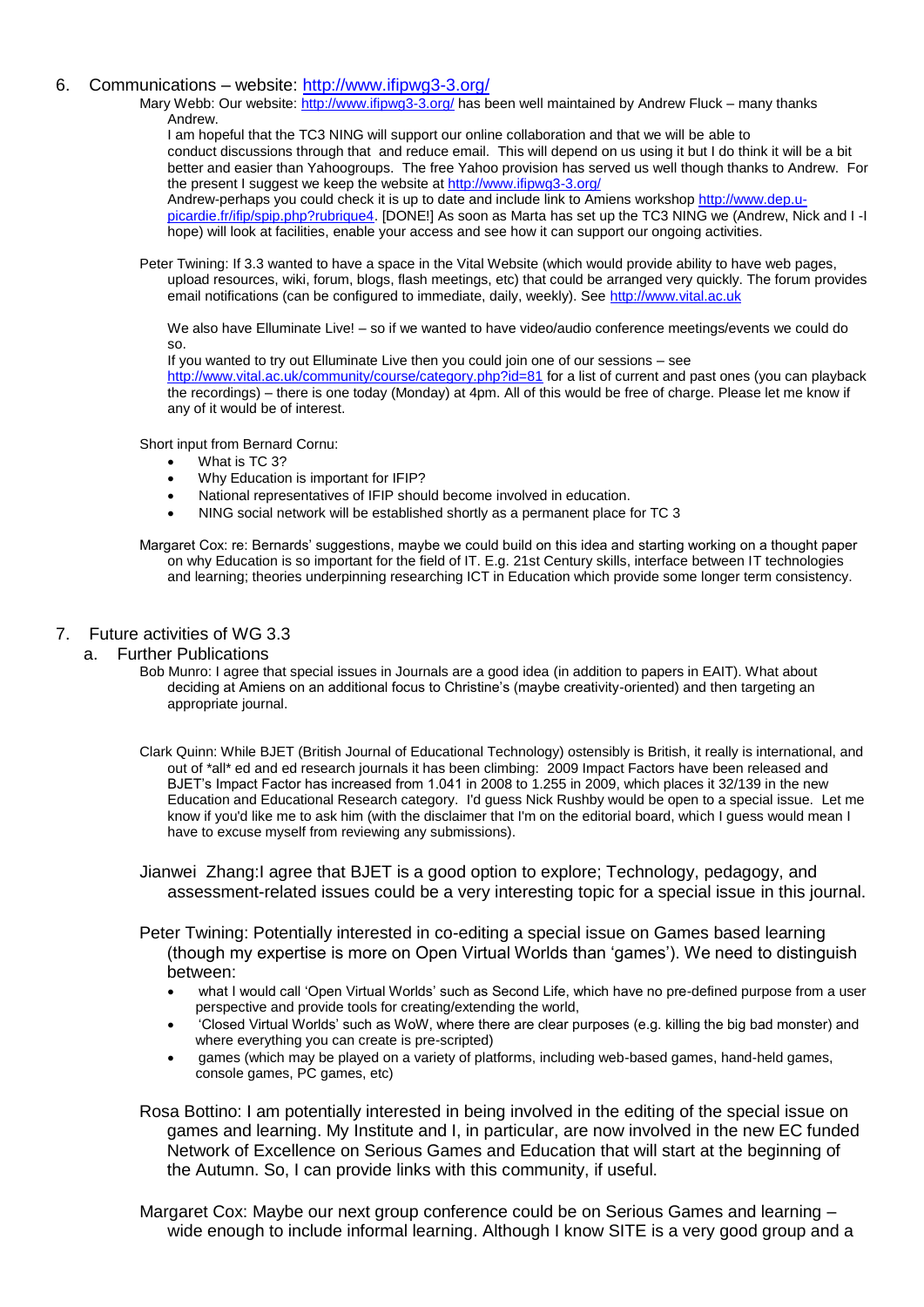good conference, WG3.3 focus is Educational Research so a presence at AERA2011 would be more appropriate. We did a WG presentation in 2008 (or was it 2007) so maybe it is time to do a presentation again. AERA 2011 is from Friday, April 8 - Tuesday, April 12 in New Orleans, Louisiana. See [http://www.aera.net/AboutAERA.htm.](http://www.aera.net/AboutAERA.htm) The deadline for submissions is July 15th 2010. All submissions are reviewed by AERA members.

What about offering a symposium building on the JCAL issue and the workshops at Amiens?

If this is too soon perhaps we could aim to have a WG3.3 meeting while at AERA 2012 – giving us more time to plan.

We have had lots of IFIP meetings in many countries, but I don't remember any being in the US for TC3 for a long time.

Mary Webb: I agree with Margaret that a presence again at AERA fairly soon would be beneficial –perhaps a symposium in 2012. I know this would not suit all but it could still be an additional event to our main meeting.

Some want a European event – we have an offer from 3.5 to join in a working group conference (a larger and more open event than the Amiens workshop) in Manchester in late June 2012. We must let 3.5 know by September whether we want to join them for this so please indicate whether you would attend and whether you could serve on the programme committee.

Ulrich Kortenkamp – offered to be on programme committee

#### **Journal Special Issues**

Games Based Learning (Editor Wolfgang Mueller)

ICT in Maths Education (Editor Christine Bescherer)

b. Working Group 3.3 2011 event –voted at 2009 AGM to be 6-11 March 2011 in Nashville, Tennessee, USA at SITE (Society for Information Technology in Teacher Education)

Rosa Bottino: It is worth considering that, due to the severe reduction of public funds in more or less all the European countries it could be difficult to have many participants able to travel to USA.

Bob Munro: Rosa is absolutely right. Although I think the Conference in Nashville would be desirable and could tie two meetings together very cost effectively money will be tight (particularly in the University sector) - for some time to come. Look at the way Becta got swept aside. We've just had a letter from our Principal saying that because of the Budget cuts in the UK the staffing/resourcing (which has just be pruned quite drastically) etc. will have to be looked at again over the summer.

Niki Davis: Details of the conference are at<http://site.aace.org/conf/>

I recommend a WG 3.3 workshop could take place on Sunday and Monday 6-7 March 2011. To be followed a symposium and Keynote panel to disseminate and develop the outcomes at the SITE conference. Overarching dates would then be: March 6 - 11, 2011.

I was the person who suggested the SITE conference in Nashville Tennessee as a venue because I have a close association with the society and can help to negotiate an appropriate level of support and independence. I would also be prepared to be a leader of the event if our WG wishes. While I was President of SITE I responded to a similar request for university deans who whose ICT leadership development was being supported by Cisco and that went well for all partners and led to others. So there are successful presidents.

Mary and I have checked with SITE leadership including the president Gerald Knezek and Exec Director Gary Marks (CEO of AACE). There would be no additional charge, and it is possible that we could negotiate up to 4 invited speakers for a Keynote panel, so there could be support for some participants at least in terms of conference fees. This could ameliorate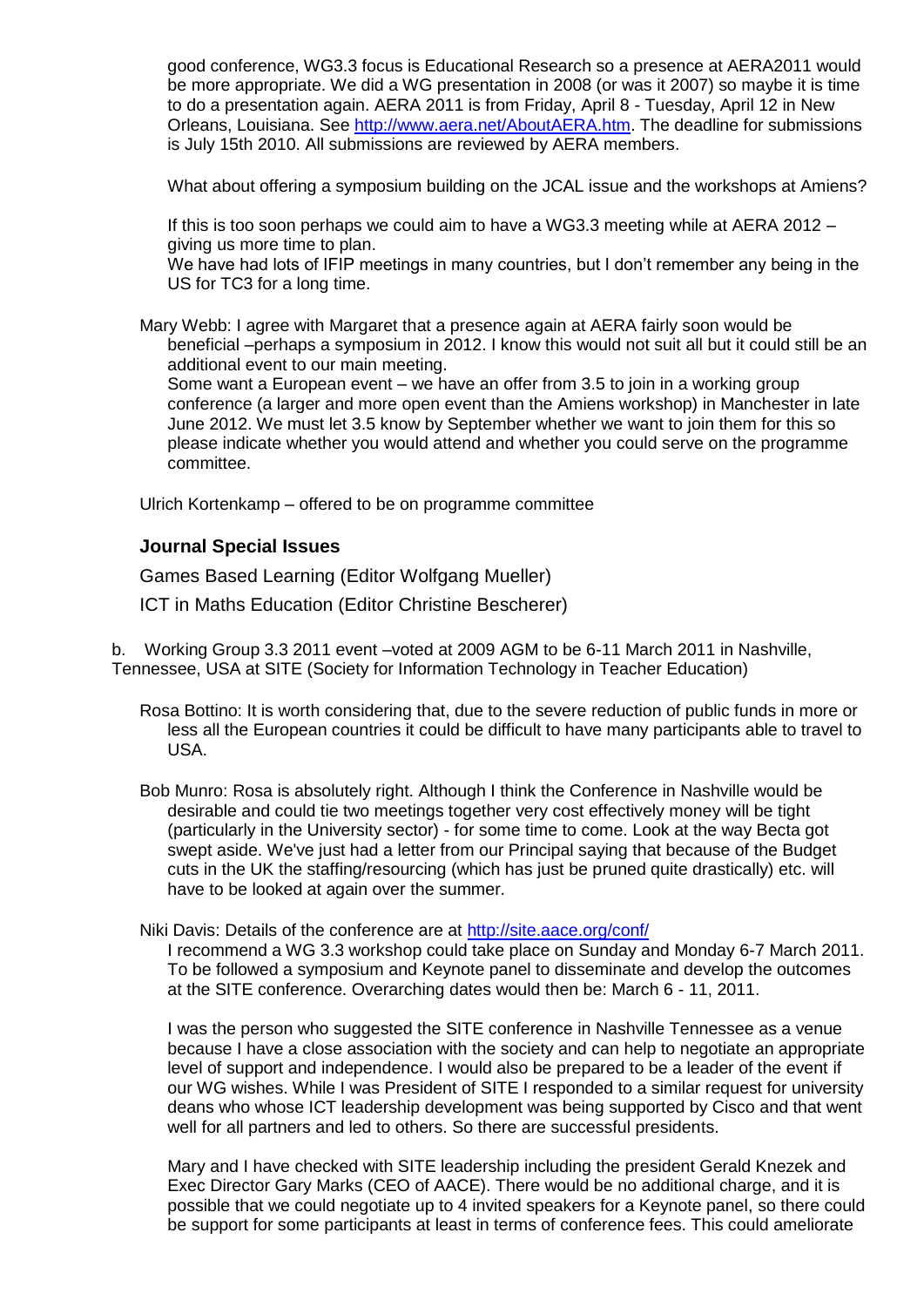the challenges noted by Rosa and others for obtaining financial support to attend. AACE provides the conference organization for SITE so that is also a benefit that we can draw on. Gary's response so far is "Hi Niki, One our goals has been to help other groups to co-locate meeting in conjunction with SITE. This was very successful for both PT3 and SITE. If the meeting is held Sunday and Monday, SITE can absorb any cost for the WG meeting space. All the best, Gary"

In addition to meeting accommodation support, I should be able to negotiate use the online conference submission review database, if we wish, with a special code to identify our WG meeting.

It is unusual to have an IFIP WG meeting in the USA, but that is not a bar to one. It has the advantage of increasing attraction to some good educational researchers to our WG 3.3 meeting from within North America, if we wish. It also puts us in a similar time zone to countries in South America should we wish to use some synchronous meeting software to extend our participation.

Mary Webb: Many thanks to Niki for formulating this strong proposal.

I understand colleagues' difficulties with attending far-flung conferences. I have a similar problem and feel restricted by both time and expense. Therefore I intend to attend only one conference per year so it needs to be worthwhile. I believe this working group meeting at SITE will be very valuable both for the working group meeting and attending the SITE conference. Furthermore we can hope to encourage more North American colleagues to join IFIP

I am also hopeful that the organisers in Nashville will provide good technology to support colleagues linking in from distant locations.

**Nominees for WG3.3 @ SITE programme committee:** Niki Davis (chair), Joke Voogt, Jianwei Zhang, Bob Munro, Mary Webb.

**2011 IFIP WG3.3 Workshop 5–6 March Nashville, Tennessee, USA** in association with SITE (Society for Information Technology in Teacher Education) Conference –6-11 March 2011.

Proposed Themes for IFIP WG3.3 Workshop in Nashville

- Games Based Learning
- ICT in Maths Education
- Blended learning
- **Futures**

Part of this 2 day workshop will focus on discussion and feedback on papers to support their development into journal articles

c. International Scientific track on "Computer science education research conference " of the bi-annual Conference Series of NIOC, a Dutch foundation on Computer Science Education – awaiting further detail

Rosa Bottino: I think that for the group in the future it would be good to have an event by its own and not in conjunction with other events.

Mary Webb: I agree that it would be good to run an open IFIP conference and I think we should consider that for 2012. I think this needs to be joint with other group(s) and I think 3.1, 3.5 and 3.9 may be interested to join us especially if we can identify a good venue. I think we need a nice place in Europe with good local organiser, good technology and good technical support. Any ideas?

I am assuming our main working group event in 2013 will be at WCCE so the final decision about that venue may affect our planning. Nevertheless I think we should begin planning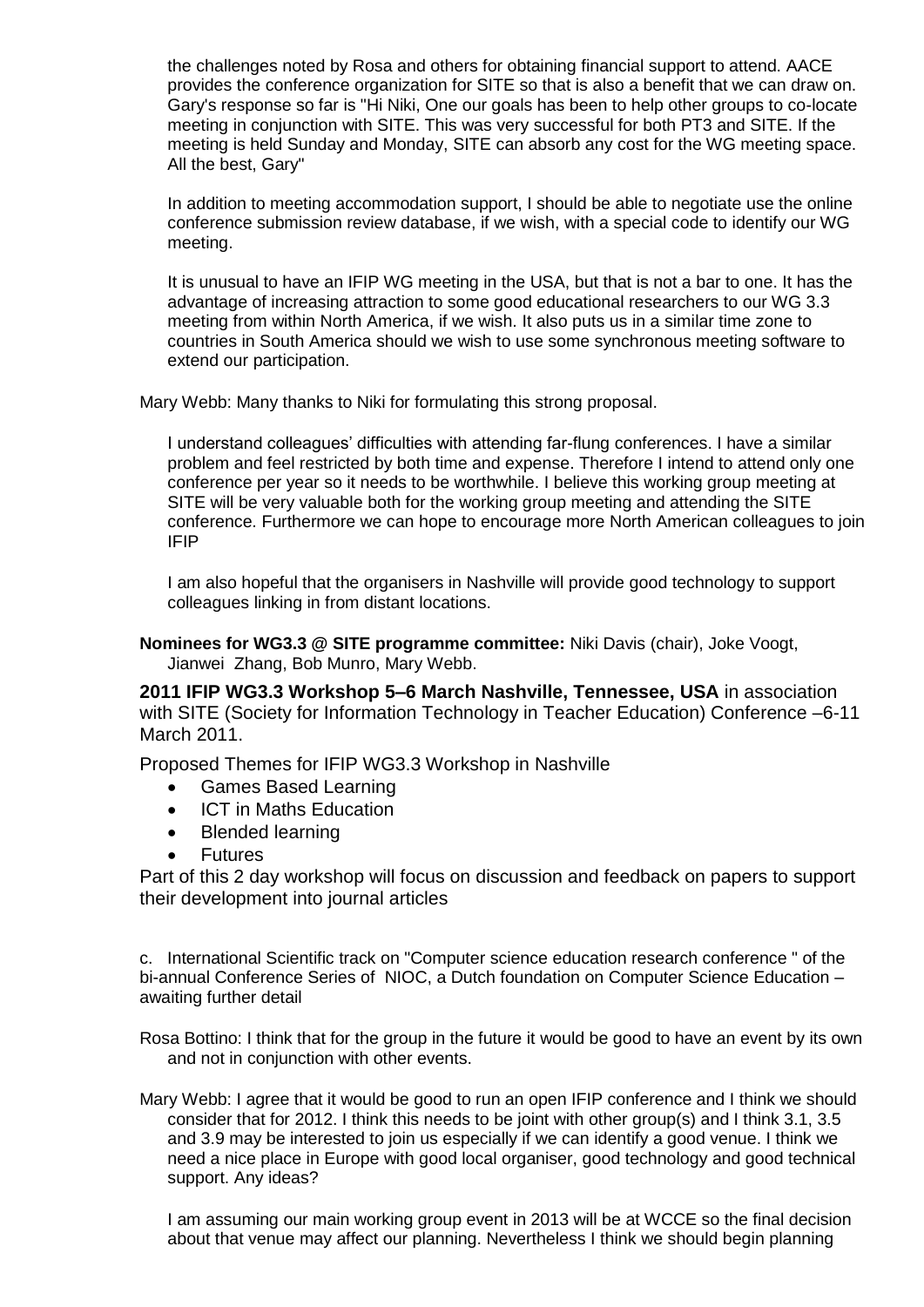now. It could be in Melbourne, Poland or Asia. If we hold a symposium  $\rightarrow$  what focus?  $\rightarrow$ creativity ;-)

d. Others?

Peter Twining: I am currently a member of BERA Council – and would be happy to facilitate links between BERA and WG3.3

8. News from IFIP Technical Committee 3 for Education

**WCCE 2013 venue** and exact date will be agreed in Autumn. Expressions of interest have been received from Melbourne and Poland. A date of 15<sup>th</sup> September has been set for full proposals to be received – they hope to also get one from Asia

**Other working groups** have events planned mostly attached to other conferences. For 2011 WG3.1 has a proposal for a meeting in Kenya based in a secondary school. Pieter Hogenbirk (chair WG3.1) thinks that WG3.1 members may be interested in attending WG3-3 working group meeting if held at SITE and perhaps some 3-3 members may be interested in going to Kenya. These ideas still to be confirmed at WG AGMs. Most working groups are finding difficulties maintaining any momentum or activity between meetings – I think actually our group has done particularly well by focusing on journal special issues.

Kenya 2011 WG3.1: As I think I mentioned WG3.1 are planning a meeting in Mombasa, Kenya July 2011. They are inviting other TC3 members especially in 3-3 and so I am passing the message on. In particular they are looking for an editor who is a native English speaker. I have no further details yet but will keep you informed.

**Online collaboration in TC3**. TC3 agreed to fund setting up a NING for TC3 including all working groups. This was agreed after much discussion and good presentation by Marta Turcsanyi-Szabo. Marta has investigated many Web 2.0 tools and NING seems to be most suited to TC3's needs for collaboration and exchange of information/ideas. NING is about to introduce a charging system and has a stable well- supported product. TC3 will pay for the NING and for one of Marta's student to set up and oversee it under Marta's supervision. I think this will be very useful and will allow us to discuss more efficiently.

# **Use of TC3 online provision (NING)**

As soon as NING available 2 discussions will be started:

- 1. Games Based Learning (Wolfgang Mueller) : Online sharing of ideas and developing papers
- 2. ICT in Maths Education (Christine Bescherer) : Online sharing of ideas and developing papers

Notes on other possible online discussion / knowledge sharing:

- Further themed discussion
- Develop/ refine / improve concept map –online concept mapping tool?
- Link from concept map online to people's research interests and / or to important research
- Further develop concept map with layers
- F2F meetings are important, but we need to communicate between meetings and engage with those unable to attend a meeting.
- Offer from Korea to use a video-conferencing system. Time will need to be considered.
- Horizon Report [Wolfgang] can we use this?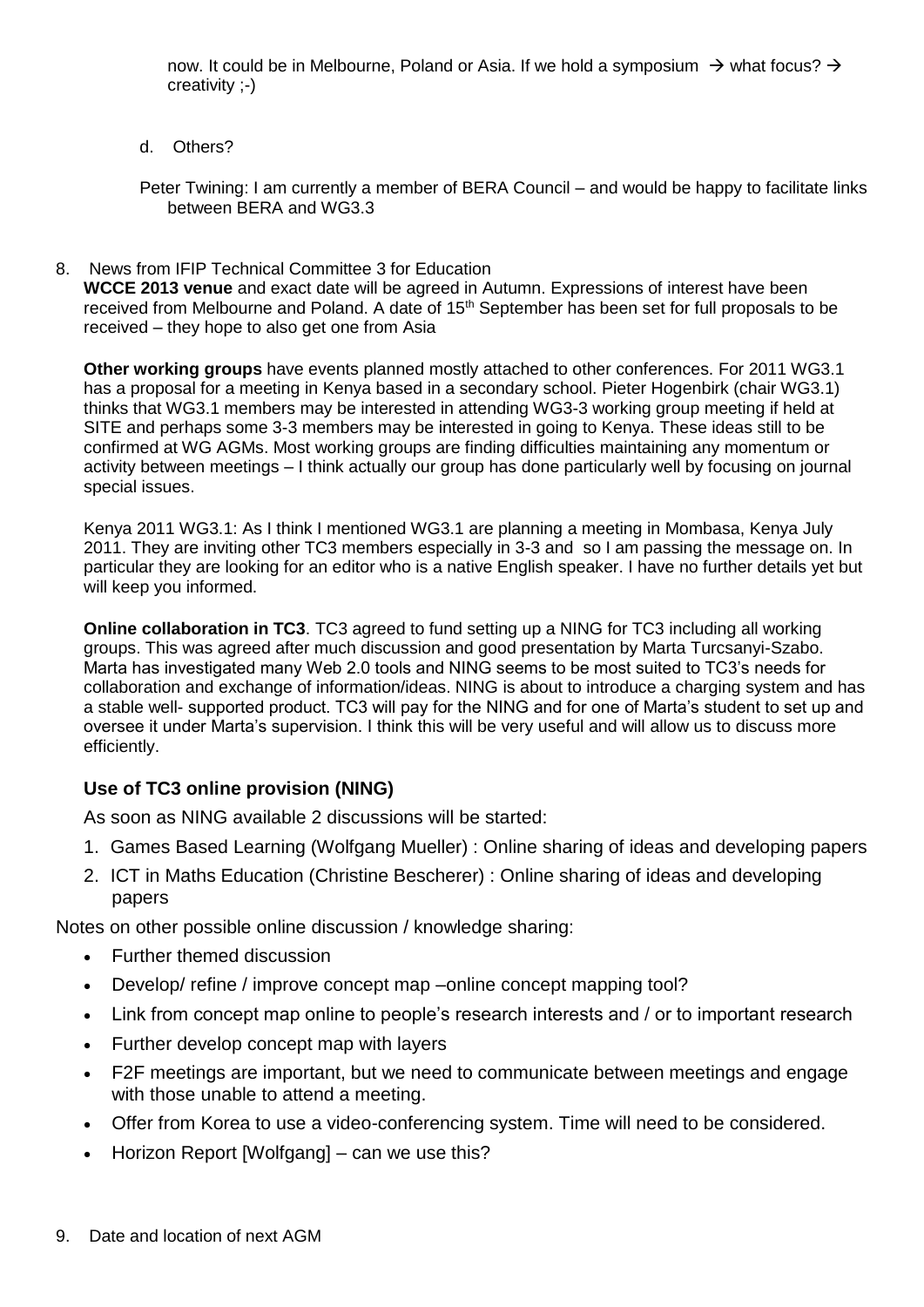6 March 2011 Nashville, Tennessee, USA in association with SITE (Society for Information Technology in Teacher Education) Conference.

# 10. AOB

Clark Quinn: Is WG 3.3 really only focused on education? That is: formal K12 and higher ed? How about workplace learning (c.f. Impact journal of workplace elearning, [http://www.journal.elnet.com.au/index.php?journal=impact\)](http://www.journal.elnet.com.au/index.php?journ%21%0d%0a%20al=impact)? Informal learning? Lifelong?

Ulrich Kortenkamp: In my opinion it should include also informal learning and variations.

Peter Twining: I agree – we should be focussed on learning (formal, informal irrespective of where it happens)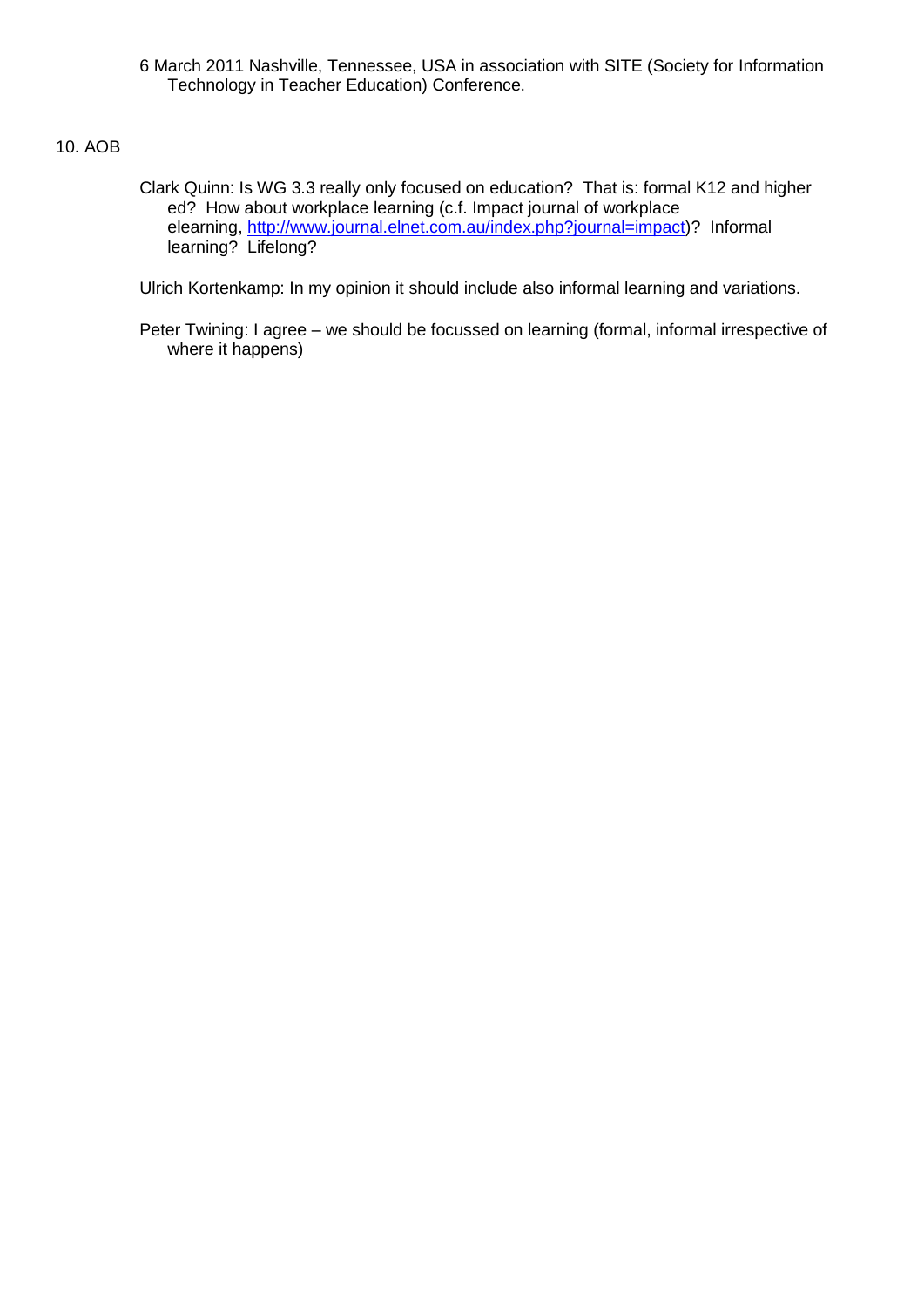# **KCKS Review – Emerging Themes and Directions**

Nicholas Reynolds, Co-Editor: KCKS

# **Introduction**

Not surprisingly for a conference entitled, Key Competencies in the Knowledge Society, competency was a major focus of these proceedings. This was, however, not the only theme with significant interest given to areas of, amongst other things, Virtual Worlds and Learning, Social Networking Tools and Digital Literacy.

The term 'competencies' was an excellent choice for inclusion in a conference title given the many varied and valuable approaches given to the term throughout the conference. It is apparent that as with any international educational context different values are given to different areas of competency and what is seen as significantly important in one national context is not so important in another. Be that as it may, there was enough similarity of vision underlying the papers and the discussions that surrounded them to inform this report. In the following sections the headings above are addressed. It must be pointed out, however, that these four areas are not mutually exclusive and that there is significant cross over between the fields. Not the least is the stated importance for competence in all reported areas.

# **Competencies**

Within the Competencies heading, three clear themes emerged. The first involves the actual definition of the term itself and how that can be applied in improving educational outcomes at all levels. TC3 could take the opportunity to investigate the meanings of this term and even formalise some working definitions of the term itself, even before a pathway towards competency is developed. A look to authors such as Dorge, and Diethelm and Dorge indicates that the work of defining competencies has begun. Similarly, Domik and Fischer, Carvalho, and Ibanez, Crespo and Kloos (specifically referring to Virtual Worlds) seek to define competency in context and to identify the essential competencies and how to assess and develop them. Taking a different approach, Tarrago and Wilson seek a development of educational management systems in an attempt to identify and develop competencies.

These authors are just a small sample but represent the different approaches taken by nations, by education institutions and by authors. The commonality of identifying relevant and appropriate competencies cannot be ignored.

The importance of understanding competencies in all aspects of ICT in Education came through in many papers. In addition to those mentioned above, authors addressed issues of competencies in teacher education (both primary and secondary), digital literacy, lifelong learning and many other specific areas.

# **Virtual Worlds and Environments**

While a somewhat specialised area, and one that requires certain expertise to design, implement and develop, Virtual Worlds featured significantly in KCKS proceedings. As mentioned earlier, Ibanez et al. seek ways to assess competencies in Virtual World environments. In a useful section, they refer to the European Qualifications Framework for Life Long Learning (EQF) definitions of Knowledge, Skills and Competence.

In a highly specialised paper Suman, Amini, Elson and Reynolds report on a Virtual World project for the education of dentists. While this project is beyond the reach of many it demonstrates powerful connections between emerging technologies (including haptics), new pedagogical approaches and open source technologies. Less ambitious projects that focus on the development of virtual environments (as opposed to Virtual Worlds) include the use of virtual space to build collaborative research training (Rodriguez, Bertone and Garcia-Martinez), the development and use of adaptive web-based learning (Simko, Barla and Bielikova), investigating the affective dimension in the ROODA VLE (Longhi, Behar and Bercht), and the use of video annotation technologies in improving pre-service teacher education (Magenheim, Reinhardt, Roth, Moi and Engbring).

#### **Social Networks**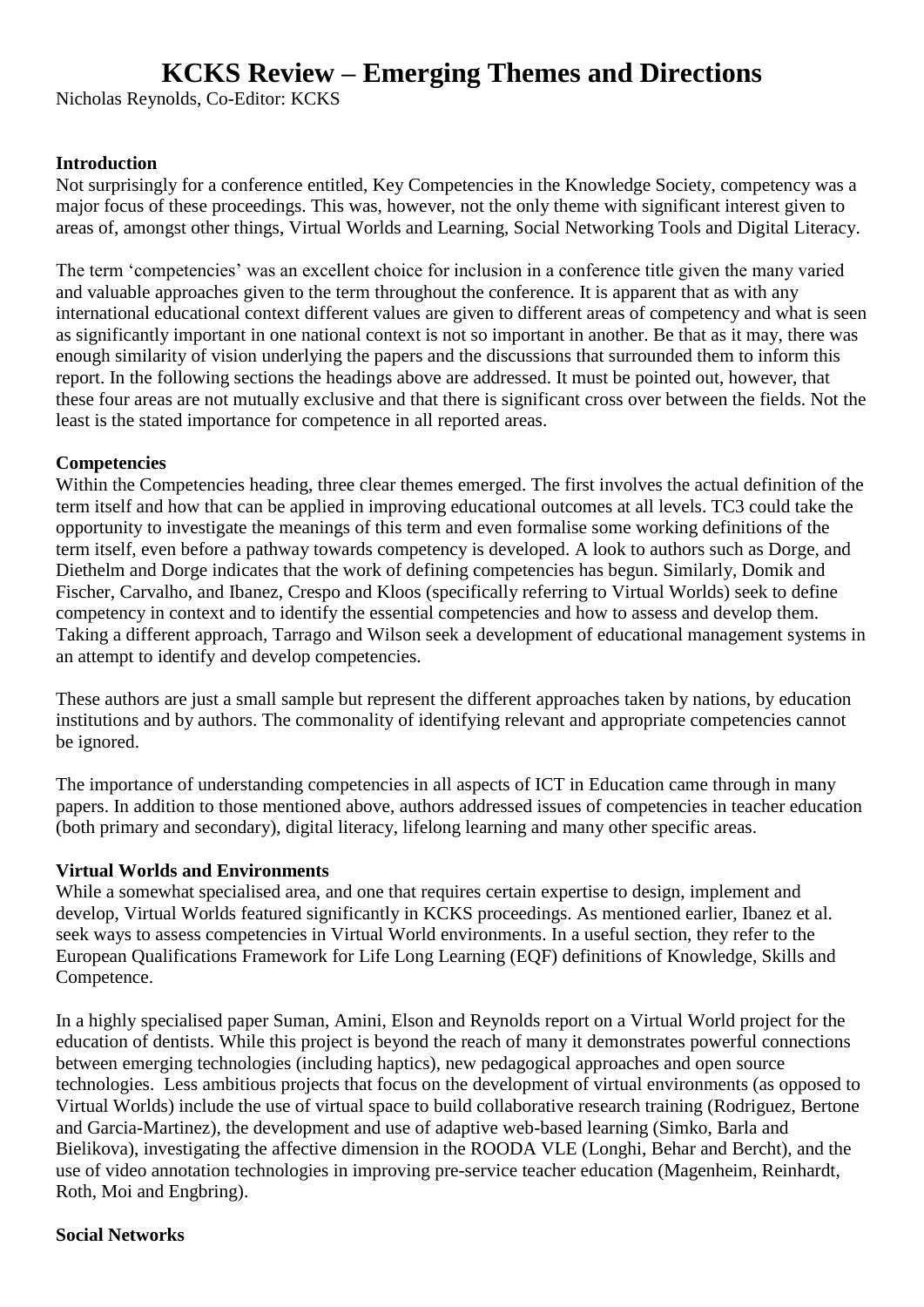Not only were social networks presented in KCKS as part of the proceedings, they also appeared as part of the conference interactions. This in itself indicates the importance of this phenomenon to TC3 and to educators. A very important presentation by Marta Turcsanyi-Svabo outlined possible future directions for TC3 in terms of its use of social networks for communication, socialisation and academic discourse. Throughout the conference delegates were invited to Tweet to a KCKS Twitter stream (as well as a WCC2010 stream). The KCKS stream served to take pressure off an extremely full program by allowing delegates to raise issues and questions with presenters that could then be addressed at the end of each day in a plenary session.

In terms of formal proceedings, authors addresses the use of Twitter in higher education (Reinhardt, Wheeler and Ebner) and the use of Twitter as a conference tool (Ebner, Muhlberger, Schaffert, Schiefner, Reinhardt and Wheeler), Zammit presented on wikis for collaborative writing, and Krebs, Schmidt, Henninger, Ludwig and Muller presented on the appropriateness of wikis and blogs as collaborative tools.

# **Digital Literacy**

It is not possible to discuss Digital Literacy in isolation from the three themes already discussed. It is included in this report because of its singular importance and its connection to conference themes and discussions. Two papers in particular present discussion of great value to TC3. Hadjerrouit presents a case for the development of Digital Literacy through teacher education and through the design, collection and evaluation of Digital Literacy Resources. Leahy and Dolan present a detailed and contextual definition of Digital Literacy as a vital competence. This paper investigates European and international approaches to Digital Literacy and argues that while definitions and approaches change the importance of Digital Literacy doesn't.

# **Conclusion**

The four days of the KCKS conference were rich with discussion, debate and collaboration. The themes mentioned above are only part of what was a significantly important event. By listing some papers here to draw themes together it is inevitable that many authors will be left out of the discussion. The intention here is to highlight commonality in order to guide future direction and deliberation. Within the 43 papers presented a very wide range of ideas, research and theoretical frameworks were highlighted. Those presentations included theoretical links between human development and informatics education (Saito), the use of e-examinations on a large scale (Fluck), the importance of creativity in teacher education (Welsh and Condie), and the role of ICT in supporting long-term sick children (Jones and Wilkie). The presentation of such varied and rich ideas serves to further highlight the importance of face to face events.

The area of Teacher Education needs some mention here. One paper by Finger, Jamieson-Proctor and Albion presented the importance of Technological, Pedagogical and Content Knowledge (TPACK). This is not the first time TPACK has been written about but it presents an approach to the use of ICT in teaching (and in teacher education) that moves us beyond the teaching of skills toward what might be true competence.

The KCKS conference was an event highlighted by the strength of the contributions and by the willingness of all delegates to engage in a collaborative and collegial discourse about the key areas of ICT in education.

# **Recommendations for consideration**

While it is not possible or necessary to achieve agreement on the definition of the word 'competency' it would be helpful for TC3 to investigate points of similarity and difference in the use of the term.

A very important role for TC3 could be to develop a working definition of competency within the context of ICT in Education. It could also develop exemplars of practice that could guide members in their application of the term.